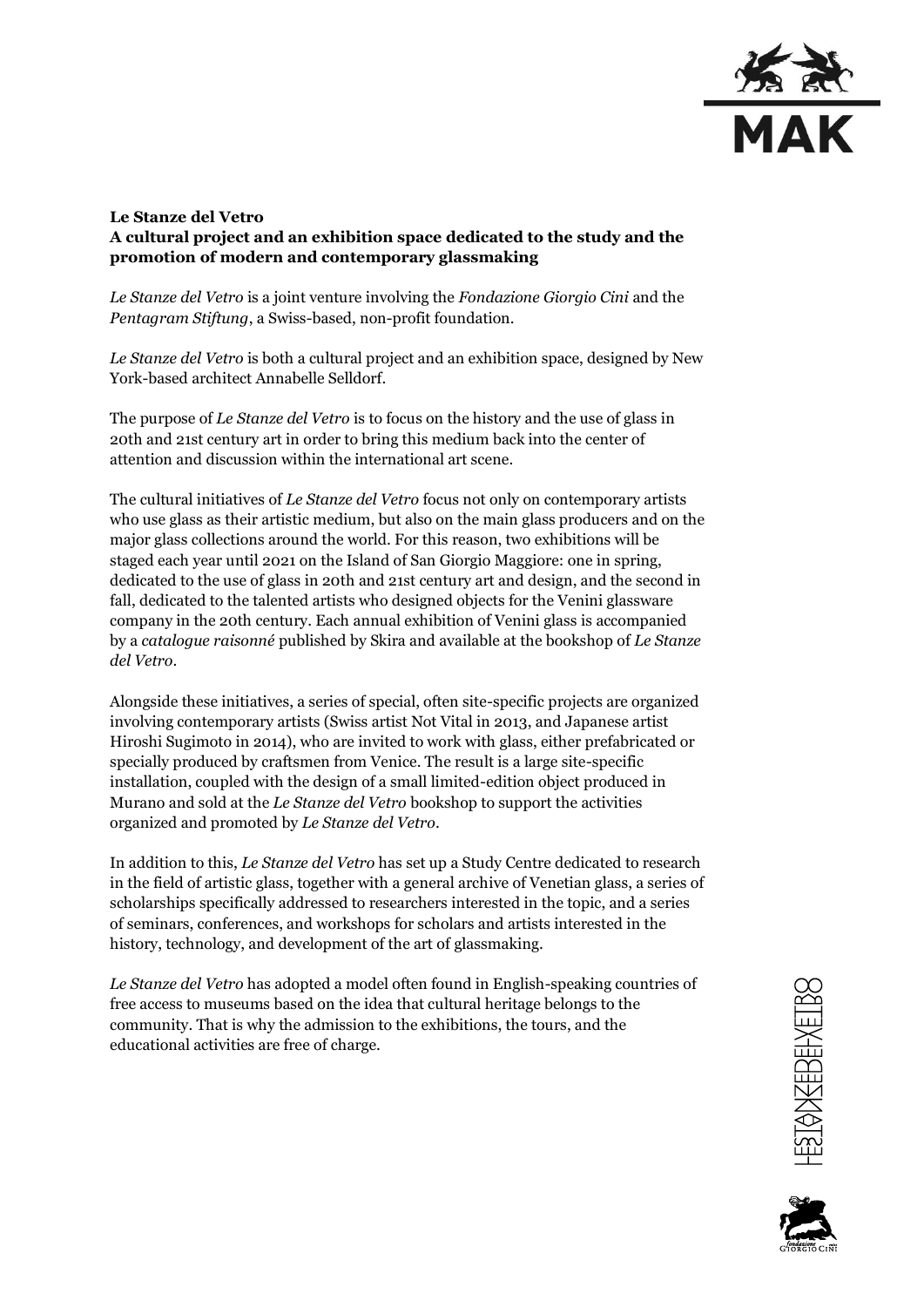

## **Fondazione Giorgio Cini**

The Giorgio Cini Foundation is a non-profit cultural institution based in Venice, Italy. It was established by Vittorio Cini, in memory of his son Giorgio, with the aim of restoring the Island of San Giorgio Maggiore (devastated after 100 years of military occupation) and of creating an international cultural center that would reintegrate the island into the life of Venice.

"The Giorgio Cini Foundation's mission is to promote the redevelopment of the monumental complex on the Island of San Giorgio Maggiore and encourage the creation and development of educational, social, cultural, and artistic institutions in its surrounding territory."

The creation of the foundation was one of the most considerable private initiatives of the 20th century. The importance of this undertaking was borne out by the initial investment committed to rehabilitate the island and by the many events the foundation has promoted or hosted since. It is further substantiated by the cultural patrimony conserved on the island and, since 1984, at the Gallery of Palazzo Cini at San Vio.

Alongside the foundation's commitment to its own research as well as the conferences and seminars growing out of this work, the island welcomes events sponsored by distinguished cultural and scientific organizations.

The role of the Giorgio Cini Foundation is attested by the many highly esteemed intellectuals, artists, politicians, and economists who have been involved in its program, and by the recollections of scholars and guests who have spent time on the island.

The Giorgio Cini Foundation hosts the International Center for the Study of Italian Culture, named after Vittore Branca. Opened in 2010, the Branca Center is a new residential resource for humanities studies where young researchers and expert scholars can stay while working in the foundation and Venetian libraries. For further information: www.cini.it.

## **Pentagram Stiftung**

The Pentagram Stiftung is a Swiss private foundation established in 2011, based in Chur, Switzerland, whose mission is to study and promote 20th and 21st century art and design that feature glass as their main medium. The Pentagram Stiftung aims to reappraise the importance of glass—especially in the art and history of Venice—as well



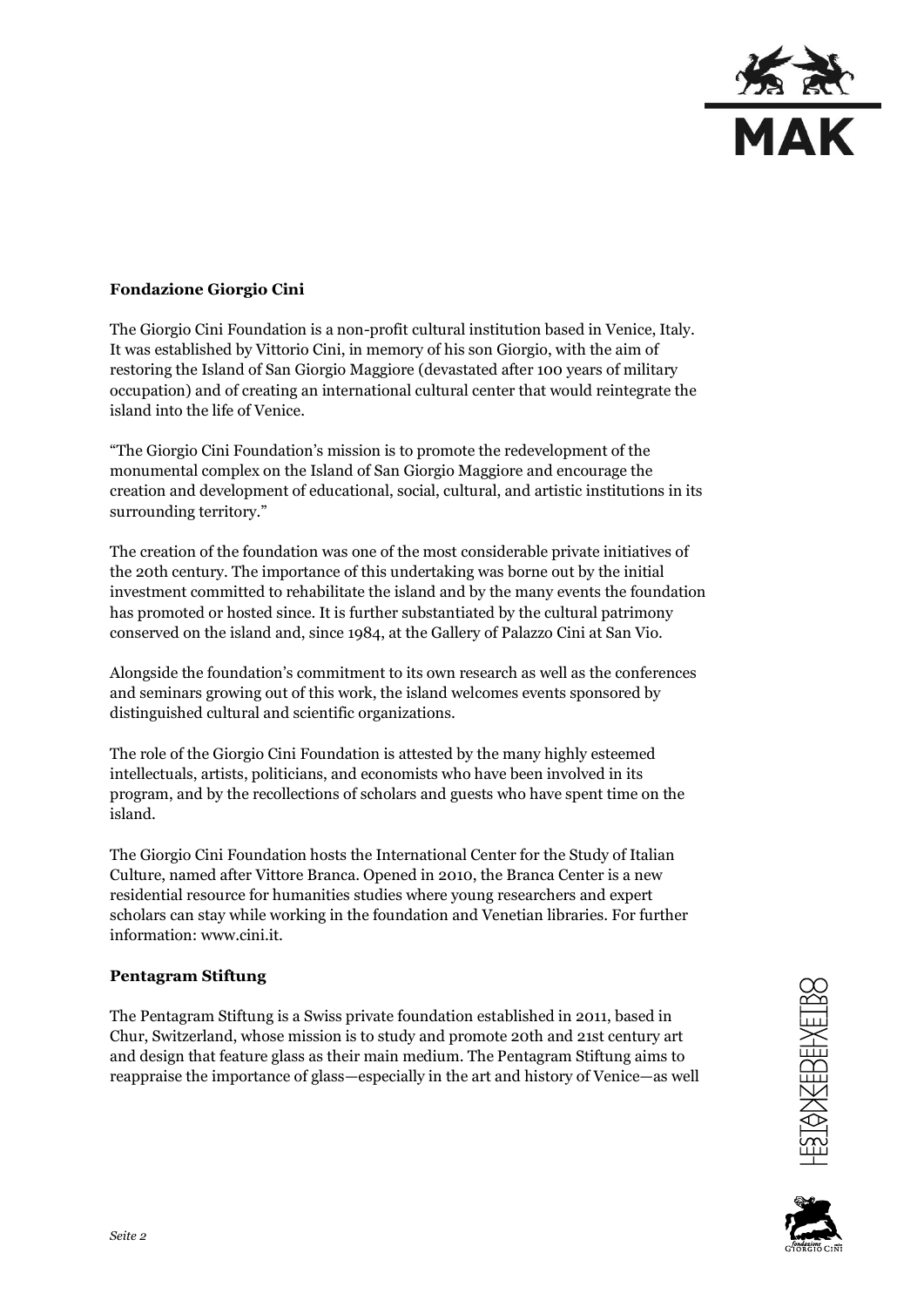

as that of high-standard and innovative glassmaking in the contemporary art and design worlds.

In 2012 the Pentagram Stiftung launched *Le Stanze del Vetro*, a long-term joint initiative with the Fondazione Giorgio Cini, on the Island of San Giorgio Maggiore in Venice.

A further activity of the Pentagram Stiftung is to help promote the work of contemporary glassmakers when funds are insufficient for institutions to show their work adequately. For instance, it helped *In Grimani: Ritsue Mishima Glass Works* (30 May–29 September 2013), an event accompanying the 55th Venice Art Biennale, in the Museum of Palazzo Grimani. Japanese artist Ritsue Mishima finds unique opportunities to create elaborate pieces using the techniques that the Murano glass masters have handed down through the centuries.

Another case in point is that of *Osmosi* (31 May–28 July 2013): French designer Emmanuel Babled has designed a collection of furniture, lamps, and vases made of glass and marble, and this was shown with the foundation's help at Palazzo Cavalli Franchetti, Venice, on the occasion of the same Biennale. Another example is that of 700 *Snowballs* (1 June–29 September 2013): an installation by Swiss artist Not Vital consisting of 700 glass balls handmade in the Vetreria Pino Signoretto in Murano, and exhibited in the abbey of the Island of San Giorgio Maggiore in Venice.

## **The Glass Study Centre**

As part of *Le Stanze del Vetro* project, in 2012 the Cini Foundation—with the support of the Pentagram Stiftung—set up a dedicated **Study Centre in its Institute of Art History**. The Study Centre aims to become a major international academic resource for studies and also for glass as a living topical subject.

To do so it is pursuing various activities among which include the gradual construction of a **general archive of Venetian glass** mainly consisting of drawings, designs, correspondence, and photographs from the Murano glassworks, to be made available to the scholarly community and for use in developing the art of glassmaking; the creation of **a specialized glass library within the art history library**; the organization of regular exhibitions as well as **seminars, conferences, and workshops** for scholars and artists interested in the history, technology, and development of the art of glassmaking. In 2014 the **Institute of Art History, under the direction of Luca Massimo Barbero**, is focusing on building up and making use of its archives, which include some unique items worldwide, and enhancing the